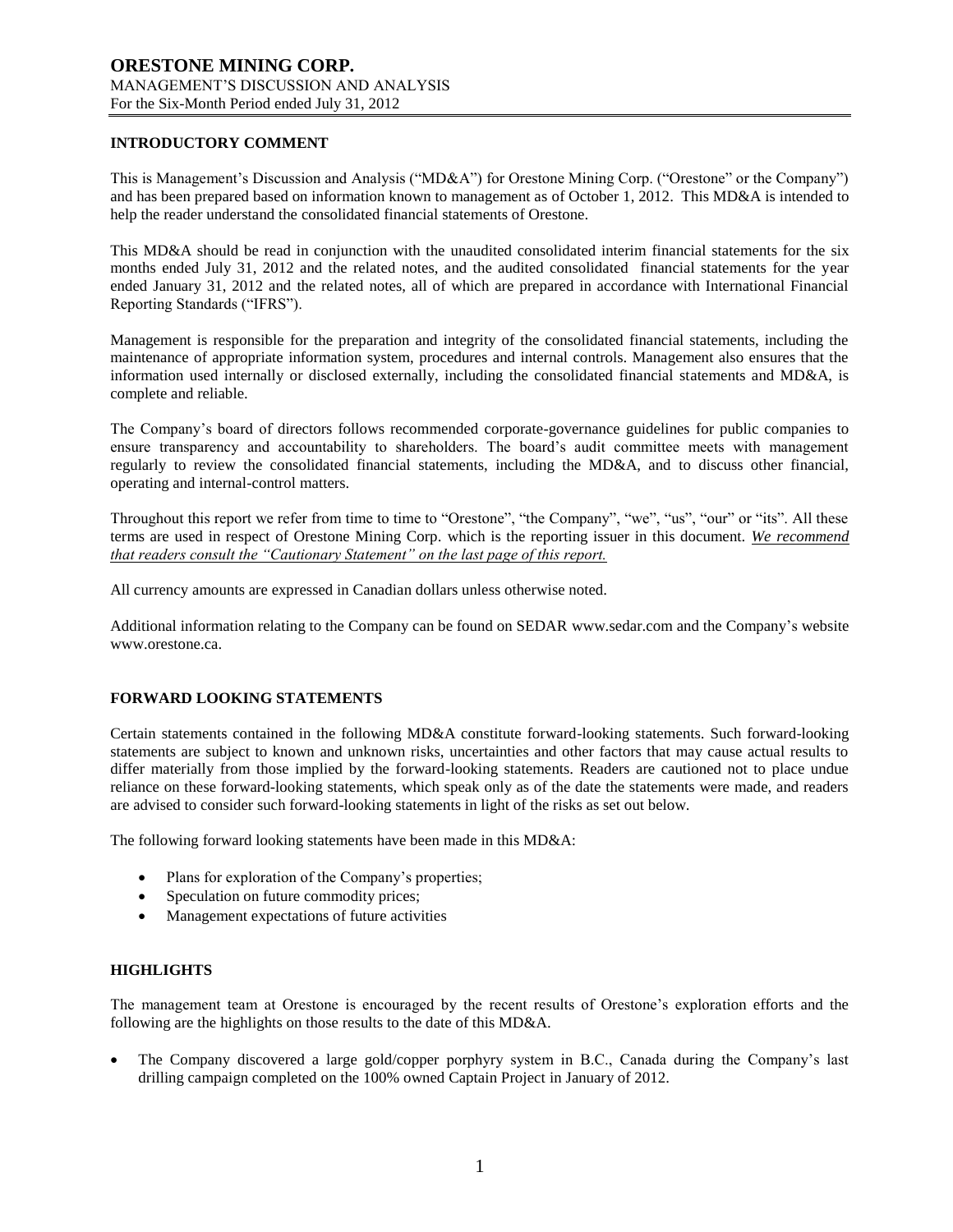The Company has 30 drill sites approved on the Captain Project by the BC Ministry of Energy and Mines.

# **OUTLOOK**

Orestone announced an equity private placement of \$1.75 million on September  $27<sup>th</sup>$ ; once completed the Company will have adequate funds to initiate further exploration on the Company's mineral property portfolio within British Columbia, Canada and pursue assets, on a global basis that will complement its current portfolio. The Company anticipates that drilling will resume on the 100% owned Captain copper/gold porphyry project in the fourth quarter of 2012 and will seek to monetize the Company's 50 square kilometer Todd Creek asset (51%) located in the Stewart Mining Camp in the coming year. The Company is encouraged by the constructive outlook for commodity price development in the medium term.

# **DESCRIPTION OF BUSINESS AND OVERALL PERFORMANCE**

Orestone Mining Corp. is a junior mineral exploration company incorporated on April 30, 2007 and subsequently listed on the TSX Venture Exchange under the trading symbol "ORS" on March 11, 2008. The Company's exploration strategy has emphasized copper-gold and gold projects in the Quesnel Terrane of British Columbia. The Quesnel Terrane, which extends from the US border to Northern B.C., hosts numerous mines and many developing bulk tonnage copper-gold prospects such as those on the Mt. Milligan and Kwanika properties in North-central B.C., as well as sediment-hosted gold mineralization on the Spanish Mountain and Frasergold properties in South-central B.C.

On September 18, 2012 the Company completed a share consolidation on the basis of four (4) pre-consolidation common shares for one (1) post-consolidation common share of the Company. As at this date the Company has 16,397,323 shares issued and outstanding.

# **RESULTS OF OPERATIONS - MINERAL PROPERTIES**

To best understand Orestone's financial results, it is important to gain an appreciation for the significant events, transactions and activities which occurred on its mineral properties during and subsequent to the reporting period. These are summarized below.

# **Captain Property**

Orestone owns 100% of the 41,659 hectare land position royalty free located within the Cariboo and Omineca Mining Divisions. The property is centered about 65 kilometers northeast of Fort St. James in the Nechako Plateau area of north-central British Columbia.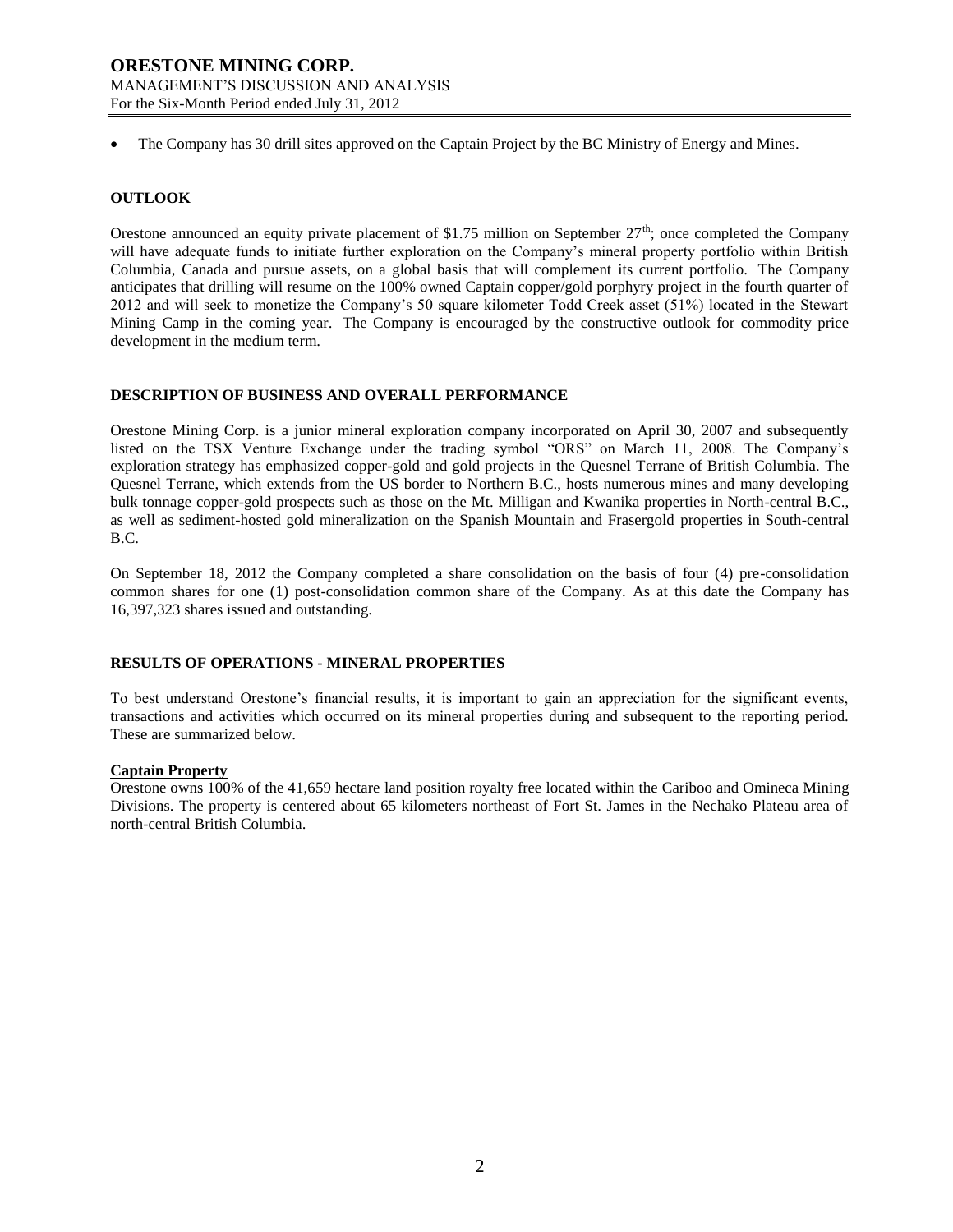# **ORESTONE MINING CORP.**

MANAGEMENT'S DISCUSSION AND ANALYSIS For the Six-Month Period ended July 31, 2012



The Captain Property and surrounding lands contain many airborne magnetic-high anomalies on ground previously worked by Placer Dome, Noranda and several junior resource companies during 1989 to 1996. Numerous airborne magnetic-high targets in the Quesnel Terrane are known to be related to underlying intrusions important for their relationship with copper-gold porphyry deposits such as Thompson Creek Metals' Mt. Milligan deposit immediately North of the Captain Property. Induced polarization ("IP") surveys over the airborne magnetic highs are a key method of identifying drill targets in the largely overburden covered Captain Property. Between 2008 and 2010, the Company undertook geochemical sampling, induced polarization and ground magnetic surveys, and limited percussion and diamond drilling. Detailed results are filed on Sedar.

In August, 2011 Orestone completed an IP/Resistivity and ground magnetics survey that consisted of a total of 30 kilometers of survey in six lines spaced 400 meters apart and was designed to expand upon previous geophysical surveys along logging roads. The objective of the survey was to better define the potential for copper-gold sulphide mineralization in the area surrounding diamond drill hole 09-05 which encountered potassic-altered volcanic and intrusive rocks. This vertical drill hole reached a depth of 137 meters with the last 3.1 meters encountering mineralized breccia grading 0.21 per cent copper and 0.35 grams per tonne ( $g/t$ ) gold.

The results of the survey completed by Peter E. Walcott  $\&$  Associates show three separate IP chargeability anomalies that flank magnetic high anomalies. The IP anomalies have widths of 1,000 meters or more that remain open, thus have yet to be fully outlined. The principal IP chargeability anomaly in the central portion of the survey area currently measures 1,000 meters by more than 4,000 meters and corresponds with a resistivity high. This coincident chargeability and resistivity high area is located on the western flank of a magnetic high interpreted to be a magnetitebearing intrusive measuring 1,000 to 2,000 meters wide and in excess of five kilometers in strike length. This geophysical signature covering the central IP/resistivity high target on the Captain project is similar in nature to the geophysical signature of the MBX copper-gold deposit at Mt. Milligan. The geophysical report by Peter E. Walcott & Associates also recommends additional work to define anomalies that are located to the east and west of the current grid area.

In the area of the geophysical anomalies the Company has a total of 31 drill hole sites permitted. In December of 2011, the Company initiated a diamond drilling program that was completed in January 2011. The drill program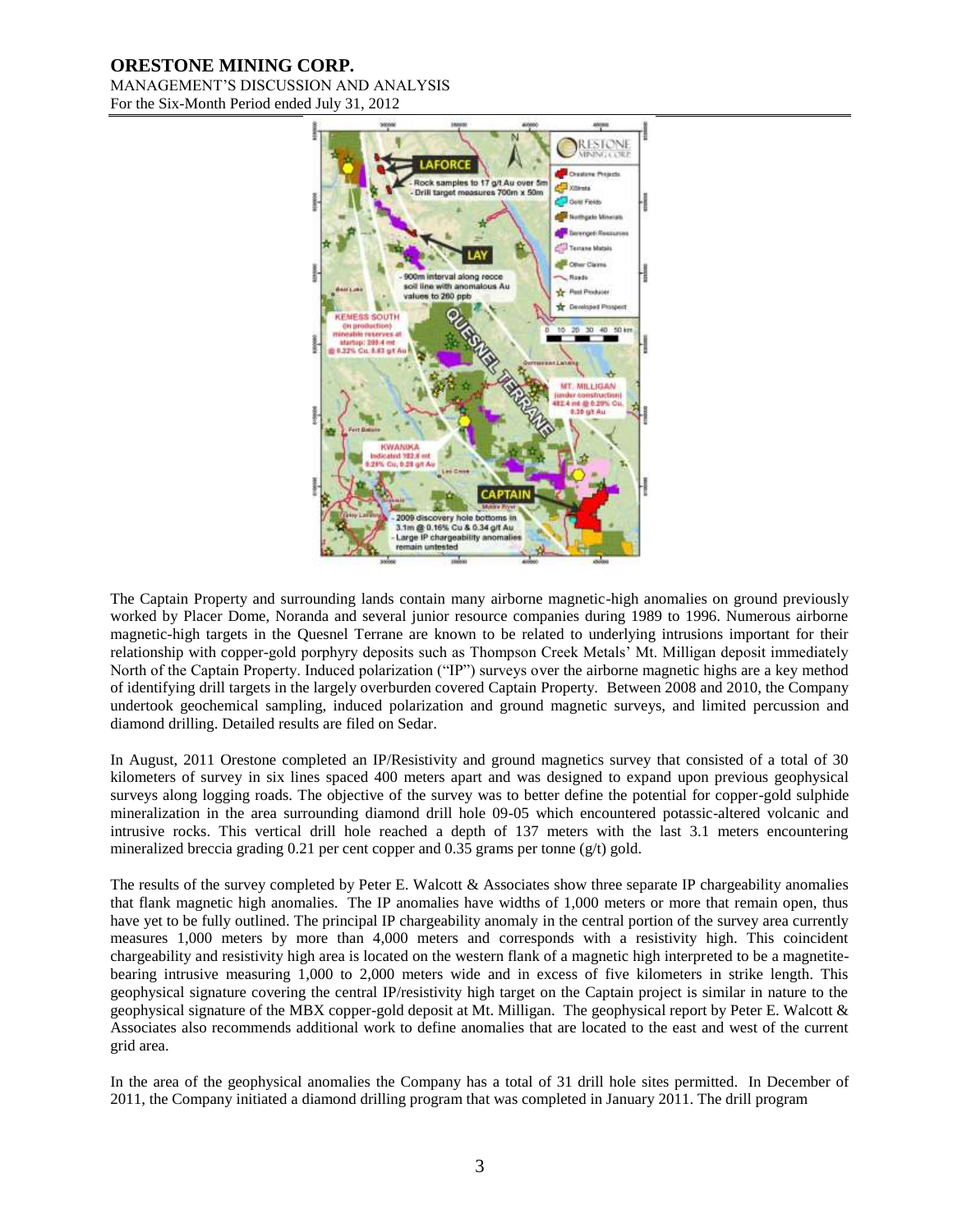consisted of 4 holes totaling 1,275 meters with the objectives to test the previously described anomalies. Overburden depth from all the drill holes was relatively uniform, averaging 45 meters, which is consistent with overburden depth from the previous drill hole 09-05 The best results from the drilling are found in drill hole C11-01 that consisted of 0.23 g/t gold and 0.03% copper over 87 meters that included 0.298 g/t gold and 0.09% copper over 43 meters.

The drill program was successful in confirming the presence of copper and gold mineralization within a sequence of altered rocks consistent with that found in economic copper-gold porphyry systems. To confirm the presence of favorable alteration in the recent drill holes a suite of samples from three drill holes were sent out for petrographic analysis. The results of this study support the Company`s revised interpretation that the alteration pattern from the drilling is indicating the best potential for economic mineralization lies to the east of the recent drilling, possibly associated with a moderate magnetic high located in this direction. The Company realizes that this phase 1 program was able to test a small portion of the potential interpreted through the geophysical program and believes additional surface geophysics and drilling is required to properly assess the potential of the property. First priority will be to test this area to the east of the previous drilling, as well as additional targets within the area. An exploration plan for the 2012 summer season is currently being developed based on the results of surface geophysics, diamond drilling, and petrographic work completed in the past year.

### **Todd Property**

The Todd Property is located in the Skeena Mining Division of North-west British Columbia, approximately 35 km North-east of the town of Stewart. The property occurs within the Jurassic Hazelton Group volcano-sedimentary rock package. This geological environment hosts several large and significant mineral deposits including the Granduc Mine (historic resource and production of: 39MM Tonnes at 1.73% Cu with minor silver, gold, and zinc), Eskay Creek Mine (historic production of: 2.2MM Tonnes at 46 g/T Au and 2200 g/T Ag), and the Kerr-Sulphurets-Mitchell deposit (indicated and inferred resources of: 1,750 MM Tonnes at 0.60 g/T Au, 0.21% Cu). The Company believes that the Todd Property has the potential to host significant mineral deposits of a type consistent with the other known deposits in the district. These include Besshi and Kuroko type massive sulfide copper-zinc, epithermal gold-silver, and porphyry copper-gold deposits.

On April 30, 2010, Orestone signed the Todd Creek Joint Venture Agreement with Goldeye and Polar and became the Manager of the Joint Venture, in which it holds a 51% interest, acquired through the purchase of Intuitive Exploration Inc. ("Intuitive"). The Company completed the acquisition with Intuitive on June 3, 2010 by way of a share exchange. As of June 3, 2010 Intuitive was the Company' wholly-owned subsidiary and the Company is the parent of Intuitive. The principle asset of Intuitive is the 51% ownership in the Todd Creek Venture. Under the Todd Creek option agreement, the Company earned its 51% interest in the Todd Property by making payments on the property aggregating \$180,000, issuing 170,000 shares and by incurring expenses related to the Todd Creek Property aggregating \$2,500,000. Geofine has a net smelter return royalty in the amount of 2.5%. The Todd Creek Joint Venture pays a \$25,000 advance on the above royalty to Geofine every November.

Pursuant to an option agreement dated August 19, 2008 between Intuitive and Mr. Kelly Funk, the Todd Creek Joint Venture also held an option to acquire 100% of the Kelly Funk Property, which is adjacent to and east of the Todd Property. Under the option agreement, the Todd Creek Joint Venture could earn 100% of the property by making payments of \$450,000 and issuing 350,000 shares. Intuitive paid \$65,000 and issued 65,000 common shares. On October 22, 2010, Orestone on behalf of the Joint Venture issued 50,000 shares in the capital of the Company to Mr. Funk (49% was reimbursed to the Company by the Joint Venture Partners) and the Joint Venture made the required 2010 payment of \$75,000. If Intuitive acquires the property, Intuitive has agreed to pay a net smelter return royalty of 2.0%. The royalty may be purchased at any time during the four year period following the grant of the royalty in 0.5% increments at \$750,000 per increment. On September 26, the Company, after review of its holdings and with the consent of its Joint Venture Partners, dropped its option on the property and has no further obligations under the option agreement.

Dr. Mark Fedikow of Mount Morgan Resources Ltd. completed a NI 43-101 technical report on the Todd Property and the Todd Creek Report has been filed on SEDAR at [www.sedar.com.](http://www.sedar.com/) The author of the Todd Creek Report, Dr. Fedikow, is an independent Qualified Person under NI 43-101.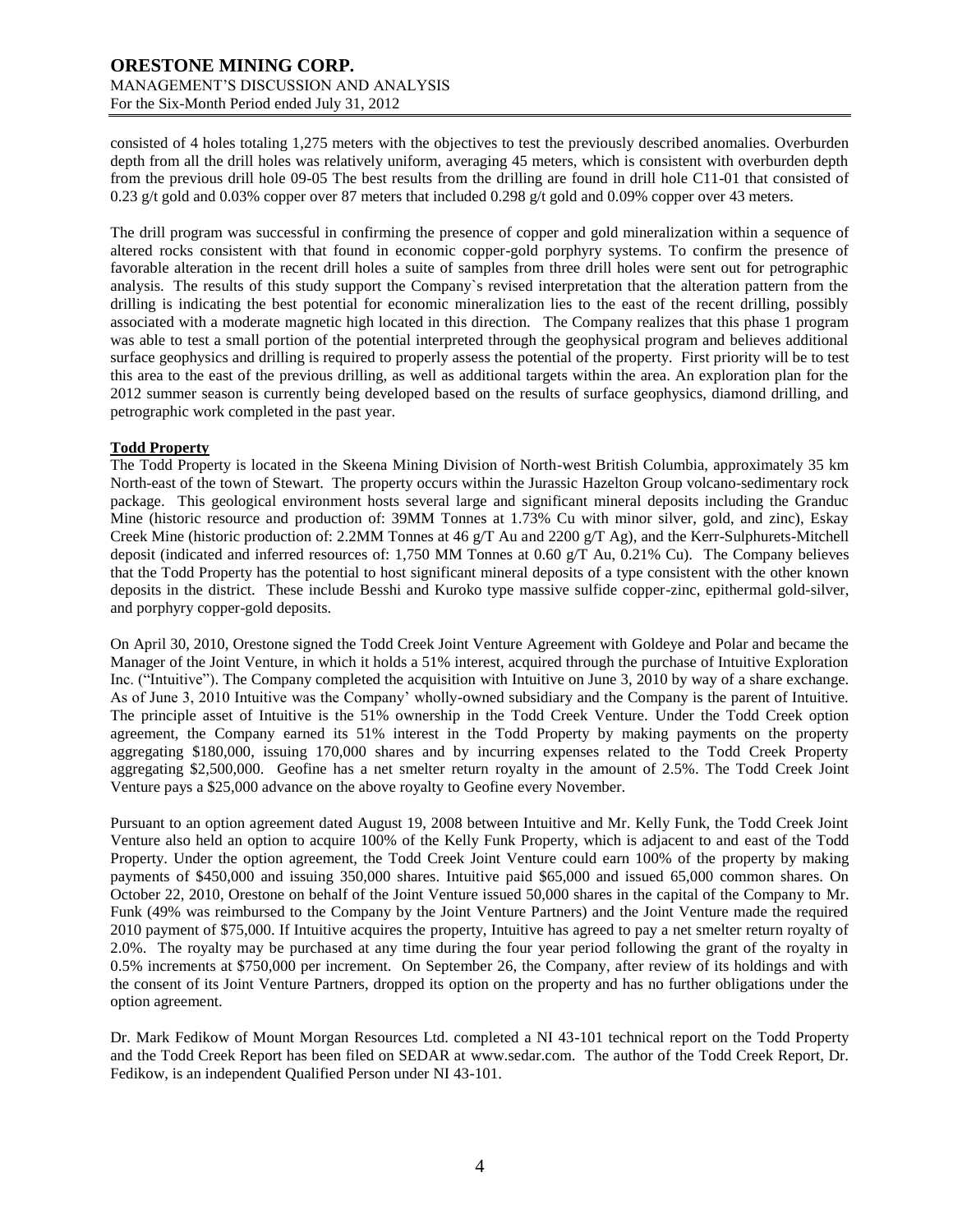# **LaForce Property**

The 100% owned LaForce Project consists of 47 square kilometers located approximately 20 kilometers east of Northgate Minerals Kemesss copper-gold mine in northern British Columbia.

The LaForce project falls within the Quesnel Terrane and straddles the contact between an Early Jurassic batholith of monzonitic to quartz dioritic composition in the west and Upper Triassic Takla Group basic to intermediate flows, breccias and tuffs and minor sedimentary rocks in the east. Previous surface work by Orestone has defined a zone of gold mineralization that has a strike length of more than 2 kilometers with widths up to 50 meters that roughly parallels this contact. Mineralization discovered to date is typically found within moderately to locally well-developed quartz stockwork/vein zones hosted by strongly pyritized and silica-sericite altered clastic sediments. These zones of quartz veins up to 20 cm wide carry variable amounts of pyrite, listwanite and minor chalcopyrite and lesser galena and may in part be stratabound.

Highlights of previous surface sample programs include 17.7 g/t gold over a 5 meter width and 10.6 g/t gold over a 2 meter width. These two samples were collected 700 meters apart along strike of the interpreted mineralized zone and are located at the hanging wall contact of the structure. Additional rock and soil sampling show the potential for the zone over a strike length of 2 kilometers.

In September 2011 the Company completed additional surface exploration that consisted of channel sampling across the area where outcrop sampling had returned a gold value of 17.7  $g/t$  over 5.0 meters, and additional channel sampling along the 900 meter strike length of the interpreted structural zone that hosts gold mineralization. Sampling did show results anomalous in gold but did not confirm the grades that resulted from previous sampling.

The program was cut short due to bad weather that limited accessibility and the Company is now developing an exploration plan for additional work for the 2012 summer field season.

On February 1, 2012 a number of claims that were part of the La Force property were allowed to expire. The remaining claims that comprise the La Force property now total 1,057 hectares.

### **Lay Property**

The 1,673 hectare Lay Property (owned 100% by Orestone) is located 30 km southeast of the LaForce property and covers similar geology and regional geochemistry as the LaForce. Additional surface exploration is currently being planned to further evaluate the potential of the property.

### **Connor Creek Property**

The Company entered into an arm's length letter agreement dated November 10, 2009 with Kootenay Gold Inc ("Kootenay"), a publicly traded company on the TSX Venture Exchange (TSX-V:KTN), for the acquisition of an option to earn 60% of Kootenay's 100% interest in the Connor Creek gold property in the Nelson Mining Division, Southeastern British Columbia.

Pursuant to the Letter Agreement, Orestone could earn 60% of Kootenay's 100% interest in the Connor Creek Property by: (i) expending \$1,000,000 on the Property prior to November 10, 2013 including \$150,000 in exploration costs by November 10, 2010; and (ii) delivering to Kootenay an aggregate 750,000 shares of Orestone by November 10, 2013 including 150,000 shares on acceptance of the Letter Agreement by the TSX Venture Exchange. Upon making the foregoing expenditures and share payments, Orestone will have earned an undivided 60% interest in the Connor Creek Property. Orestone has made the initial 150,000 share payment and incurred exploration costs in excess of \$300,000, which satisfies the terms of the agreement through to November 10, 2010. Subsequently on November 9, 2010, the Company issued an additional 150,000 shares to Kootenay in order to maintain the option until November 2011. In addition, the Company is required to incur \$50,000 of exploration expenditures by November 10, 2011.

On September 8, 2011, the Company, after review of its holdings, dropped its option on Connor Creek Property and has no further obligations under the option agreement.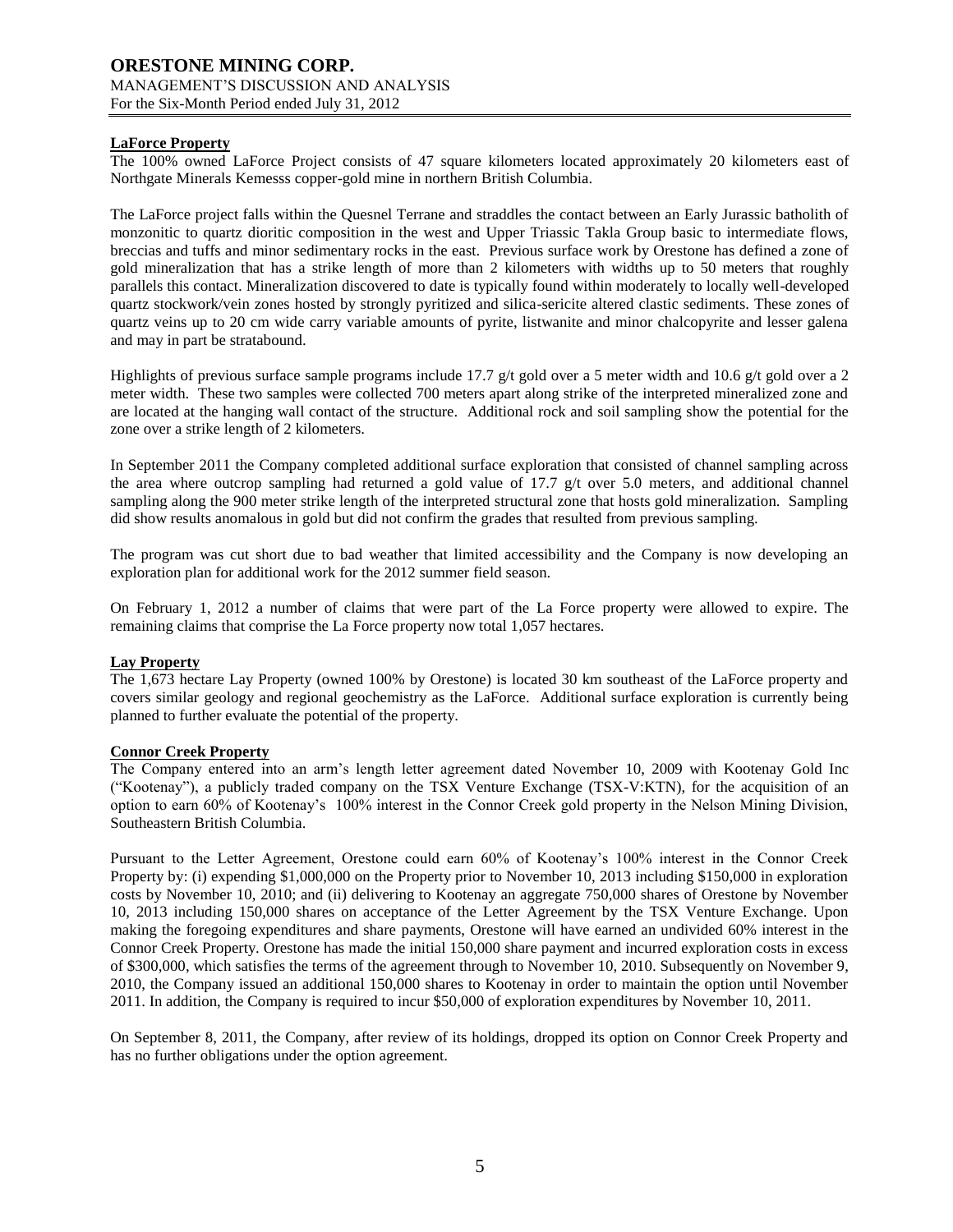### **QUALIFIED PERSON**

The technical information reported in this MD&A has been reviewed and approved by Mr. Ross Zawada P. Geo., the Company's Exploration Manager. Mr. Zawada is a Professional Geoscientist and member of the Professional Engineers and Geoscientist Association of British Columbia (APGEBC) and a qualified person as defined by NI 43- 101.

# **IMPAIRMENT OF LONG-LIVED ASSETS**

The Company completed an impairment analysis as at July 31, 2012, which considered the indicators of impairment in accordance with IAS 36, "Impairment Assets". Management concluded that other than the \$162,502 write-off on the termination of the options on the Kelly Funk and the Connor Creek Properties in the second quarter of fiscal 2012, no other impairment charge was required because:

- there have been no significant changes in the legal factors or climate that affects the value of the properties;
- all property rights remain in good standing;
- there have been no significant changes in the projections for the properties;
- exploration results continue to be positive;
- the Company intends to continue its exploration and development plans on its properties.

# **RISKS AND UNCERTAINTIES**

Below are some of the risks and uncertainties that the Company faces.

#### *Industry*

The Company is engaged in the exploration of mineral properties, an inherently risky business. There is no assurance that a mineral deposit will ever be discovered and economically produced. Most exploration projects do not result in the discovery of commercially mineable ore deposits. If market conditions make financings difficult, it may be difficult for the Company to find joint venture partners. The Company may be unsuccessful in identifying and acquiring projects of merit.

### *Mineral resource estimates*

The estimation of reserves and mineralization is a subjective process and the accuracy of any such estimates is a function of the quality of available data and of engineering and geological interpretation and judgment. No assurances can be given that the volume and grade of reserves recovered and rates of production will not be less than anticipated.

### *Gold and metal prices*

The price of gold is affected by numerous factors including central bank sales, producer hedging activities, the relative exchange rate of the U.S. dollar with other major currencies, supply and demand, political, economic conditions and production levels. In addition, the price of gold has been volatile over short periods of time due to speculative activities. The prices of other metals and mineral products that the Company may explore have the same or similar price risk factors.

### *Cash flows and additional funding requirements*

The Company currently has no revenue from operations. If any of its exploration programs are successful and optionees of properties complete their earn-in, the Company would have to provide its share of ongoing exploration and development costs in order to maintain its interest or be reduced in interest or to a royalty interest. Additional capital would be required to put a property into commercial production. The sources of funds currently available to the Company are equity capital or the offering of an interest in its projects to another party. Current economic conditions have limited the Company's ability to access financing through equity markets and this has created significant uncertainty as to the Company's ability to fund ongoing operations for the next operating period.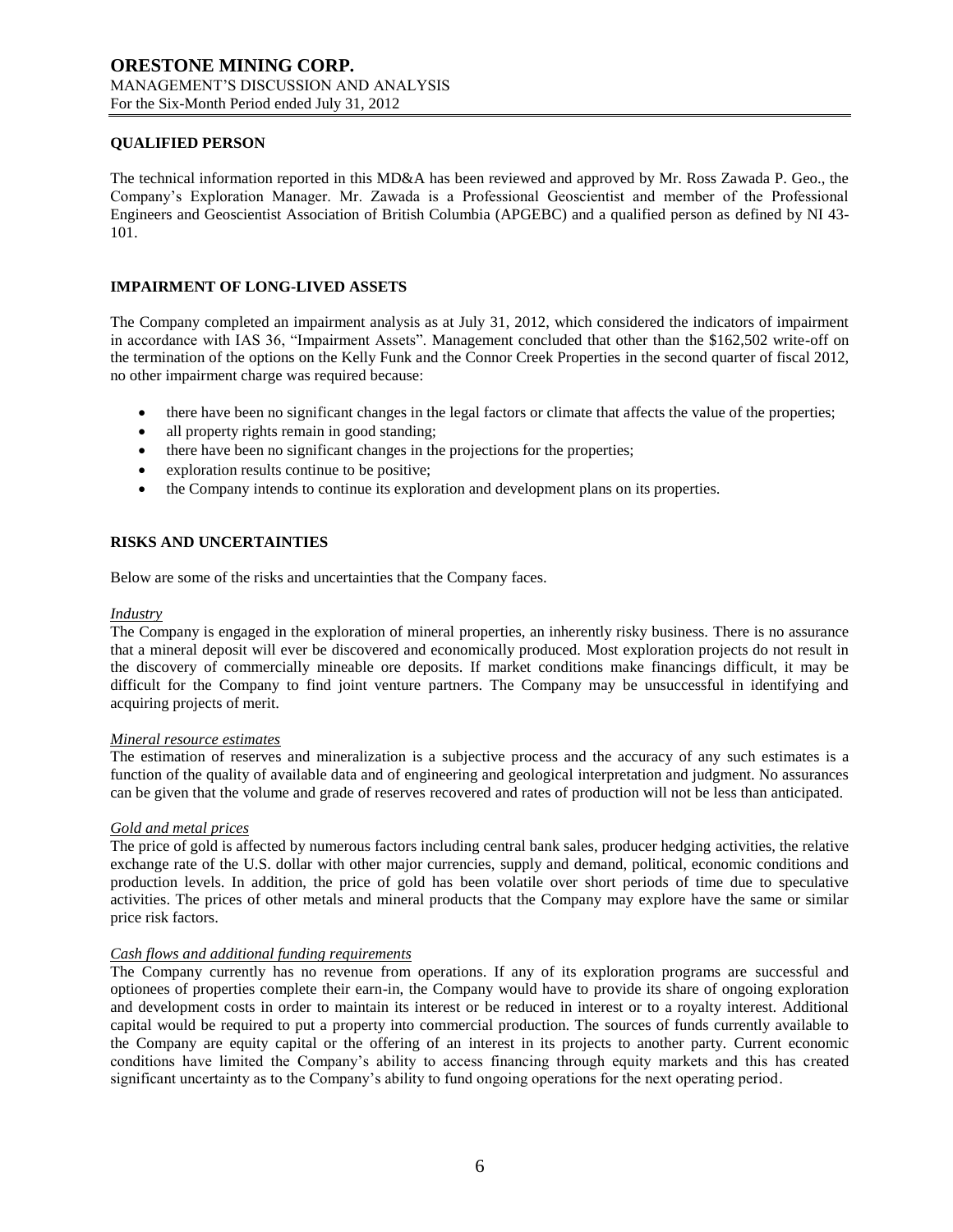### *Environmental*

The Company's exploration and development activities are subject to extensive laws and regulations governing environment protection. The Company is also subject to various reclamation-related conditions. Although the Company closely follows and believes it is operating in compliance with all applicable environmental regulations, there can be no assurance that all future requirements will be obtainable on reasonable terms. Failure to comply may result in enforcement actions causing operations to cease or be curtailed and may include corrective measures requiring capital expenditures. Intense lobbying over environmental concerns by NGOs has caused some governments to cancel or restrict development of mining projects. Current publicized concern over climate change may lead to carbon taxes, requirements for carbon offset purchases or new regulation. The costs or likelihood of such potential issues to the Company cannot be estimated at this time.

### *Laws and regulations*

The Company's exploration activities are subject to extensive federal, provincial, state and local laws and regulations governing prospecting, development, production, exports, taxes, labour standards, occupational health and safety, mine safety and other matters in all the jurisdictions in which it operates. These laws and regulations are subject to change, can become more stringent and compliance can therefore become more costly. The Company applies the expertise of its management, advisors, employees and contractors to ensure compliance with current laws.

### *Title to mineral properties*

While the Company has investigated title to its mineral properties, this should not be construed as a guarantee of title. The properties may be subject to prior unregistered agreements or transfers and title may be affected by undetected defects. Unresolved native land claim issues in Canada may affect its properties in this jurisdiction in the future.

### *Possible dilution to present and prospective shareholders*

The Company's plan of operation, in part, contemplates the financing of its business by the issuance of securities and possibly, incurring debt. Any transaction involving the issuance of previously authorized but unissued shares of common stock, or securities convertible into common stock, would result in dilution, possibly substantial, to present and prospective holders of common stock. The Company may seek joint venture partners to fund in whole or in part exploration projects. This dilutes the Company's interest in properties. This dilution is undertaken to spread or minimize the risk and to expose the Company to more exploration plays. However, it means that any increased market capitalization or profit that might result from a possible discovery would be shared with the joint venture partner. There is no guarantee that the Company can find a joint venture partner for any property.

### *Material risk of dilution presented by large number of outstanding share purchase options and warrants*

At October 1, 2012 there were 882,500 stock options outstanding. Directors and officers hold 506,250 of the options and 376,250 are held by employees and consultants of the Company. At October 1, 2012 there were 2,145,625 outstanding warrants with expiry dates from November 29, 2012 to July 11, 2013.

### *Trading volume*

The relatively low trading volume of the Company's shares reduces the liquidity of an investment in its shares.

### *Volatility of share price*

Market prices for shares of early stage companies are often volatile. Factors such as announcements of mineral discoveries or discouraging exploration results, changes in financial results, and other factors could have a significant effect on share price.

# *Competition*

There is competition from other mining exploration companies with operations similar to the Company's. Many of the companies with which it competes have operations and financial strength greater than the Company's.

### *Dependence on management*

The Company depends heavily on the business and technical expertise of its management.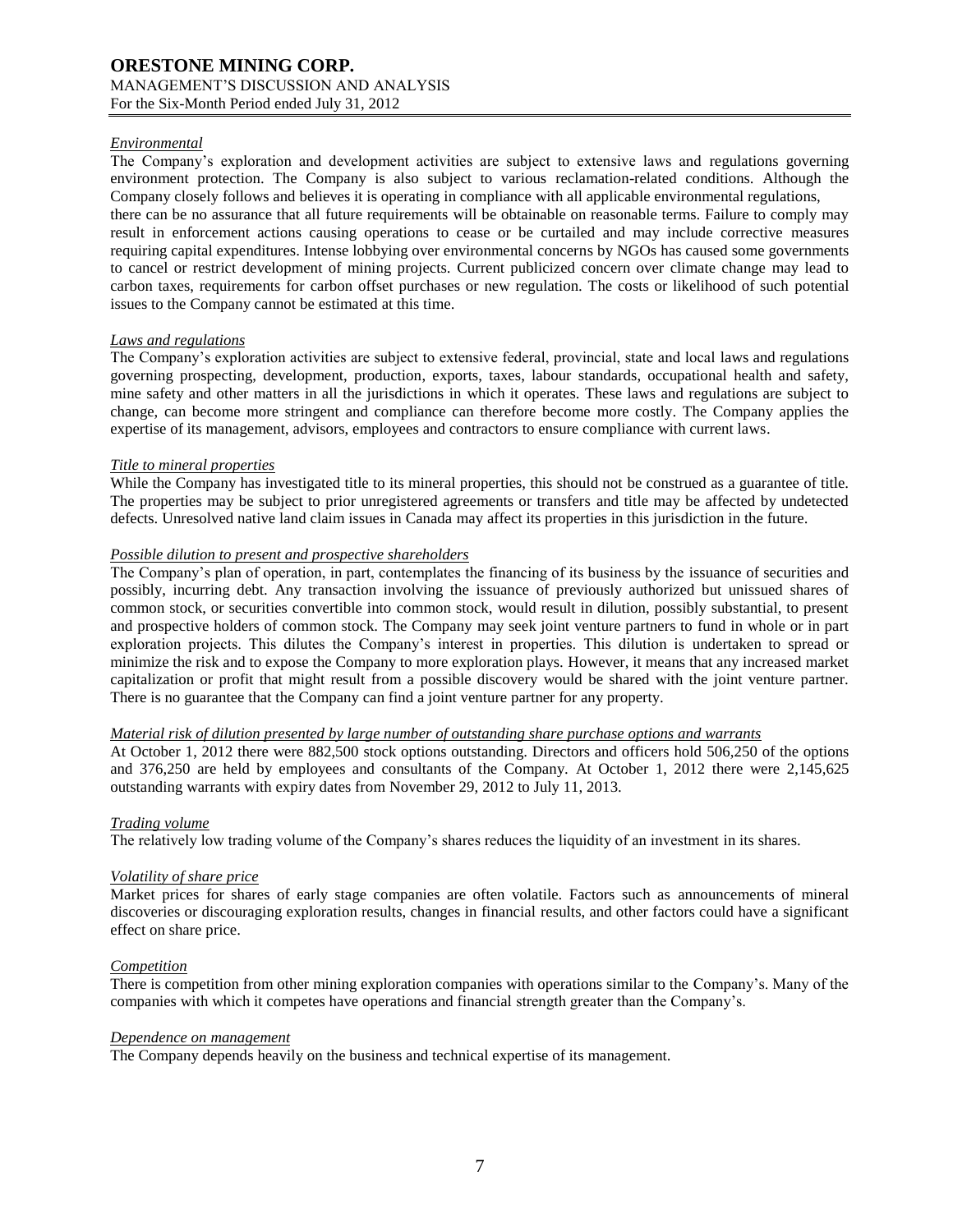### *Conflict of interest*

Some of the Company's directors and officers are directors and officers of other natural resource or mining-related companies. These associations may give rise from time to time to conflicts of interest. As a result of such conflict, the Company may miss the opportunity to participate in certain transactions.

# **SUMMARY OF SELECTED ANNUAL FINANCIAL INFORMATION**

|                                                                         | Year ended<br>January 31, 2012 | Year ended<br>January 31, 2011 | Year ended<br>January 31, 2010 |
|-------------------------------------------------------------------------|--------------------------------|--------------------------------|--------------------------------|
|                                                                         |                                |                                | Under Canadian                 |
|                                                                         | <b>Under IFRS</b>              | Under IFRS                     | <b>GAAP</b>                    |
|                                                                         | \$                             | \$                             | \$                             |
| Net sales/total revenues                                                |                                |                                |                                |
| Income (loss) before discontinued operations and<br>extraordinary items | (913,700)                      | (461,765)                      | (161, 468)                     |
| Per share basis                                                         | (0.02)                         | (0.01)                         |                                |
| Diluted per share basis                                                 | (0.02)                         | (0.01)                         |                                |
| Net income or loss, total                                               | (913,700)                      | (461,765)                      | (161, 468)                     |
| Per share basis                                                         | (0.02)                         | (0.01)                         |                                |
| Diluted per share basis                                                 | (0.02)                         | (0.01)                         |                                |
| Total assets                                                            | 3,689,866                      | 3,048,235                      | 2,293,508                      |
| Total long-term financial liabilities                                   |                                |                                |                                |
| Cash dividends declared per share                                       |                                |                                |                                |

# **SUMMARY OF QUARTERLY FINANCIAL INFORMATION**

|                      |           |                             | Loss per share  | <b>Net</b>    | <b>Net</b>    |
|----------------------|-----------|-----------------------------|-----------------|---------------|---------------|
|                      |           | <b>Net</b>                  | from continuing | comprehensive | income (loss) |
| Fiscal quarter ended | Revenues* | income $(\text{loss})^{**}$ | operations      | income (loss) | per share     |
|                      | S         |                             | \$              |               | S             |
| $31 -$ Jul $-12$     | Nil       | (114, 919)                  | (0.00)          | (114,919)     | (0.00)        |
| $30-Apr-12$          | Nil       | (178, 769)                  | (0.00)          | (178, 769)    | (0.00)        |
| $31$ -Jan-12         | Nil       | (352,901)                   | (0.00)          | (352,901)     | (0.00)        |
| $31-Oct-11$          | Nil       | (280,701)                   | (0.00)          | (280,701)     | (0.00)        |
| $31 -$ Jul $-11$     | Nil       | (245, 547)                  | (0.01)          | (245, 547)    | (0.01)        |
| $30$ -Apr-11         | Nil       | (34, 551)                   | (0.01)          | (34, 551)     | (0.00)        |
| $31$ -Jan-11         | Nil       | (261, 984)                  | (0.01)          | (346, 832)    | (0.01)        |
| $31-Oct-10$          | Nil       | (9,297)                     | (0.00)          | (9,297)       | (0.00)        |

\* Revenues exclude interest income.

\*\* Net income (loss) before income taxes.

*Results of operation for the three months ended July 31, 2012 compared to the three months ended July 31, 2011:* For the quarter ended July 31, 2012 the Company recorded a net loss of \$114,919 (loss per share - \$0.003) compared to \$245,547 (loss per share - \$0.01) in the second quarter of fiscal 2012.

During the three months ended July 31, 2012, the Company incurred \$114,919 (2011 - \$245,547) in general and administrative expenses, of which \$27,034 (2011 - \$Nil) relates to non-cash share-based payments expense for options vested during the period, non-cash depreciation of \$169 (2011 - \$286) and a write-off of mineral property cost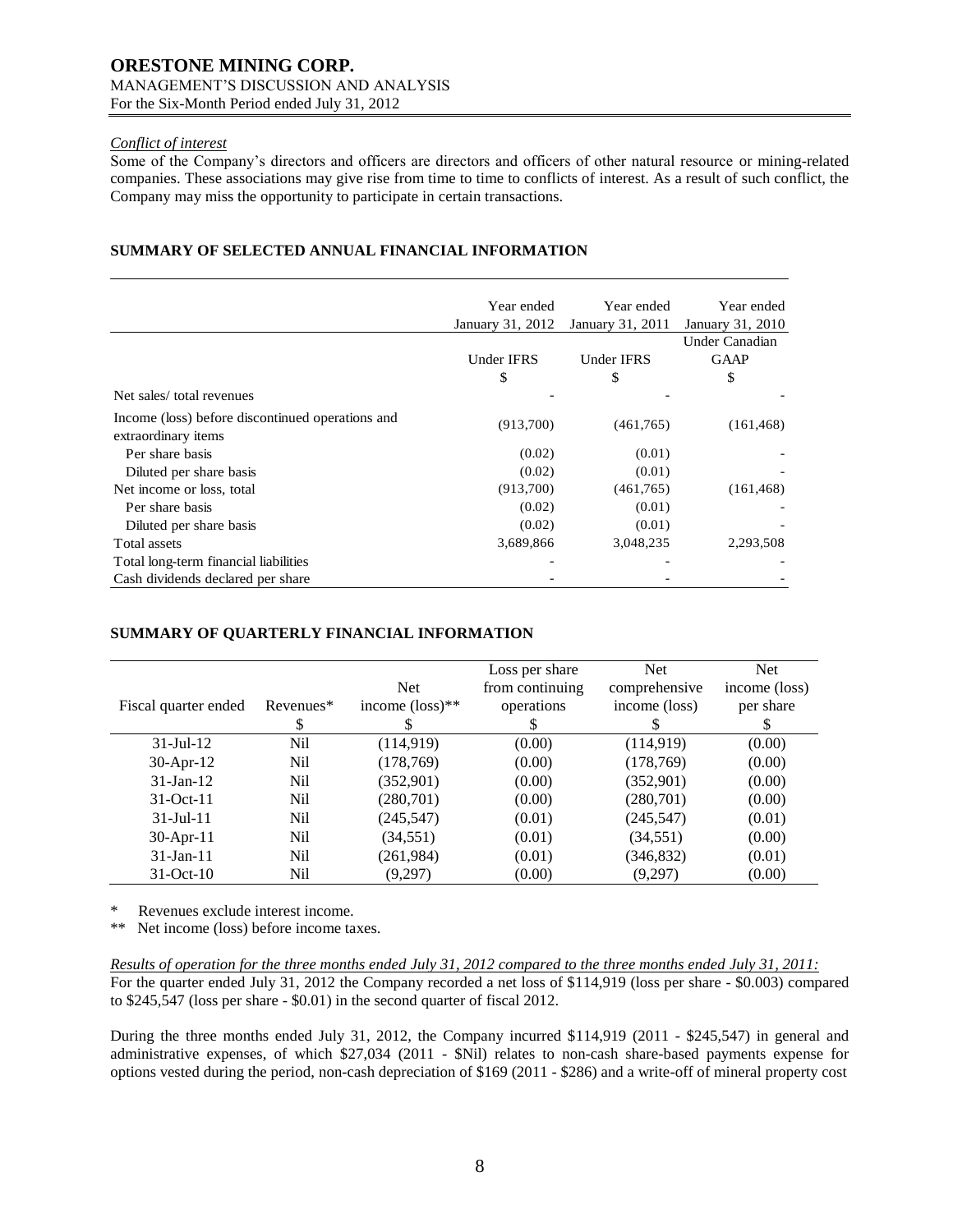# **ORESTONE MINING CORP.** MANAGEMENT'S DISCUSSION AND ANALYSIS For the Six-Month Period ended July 31, 2012

of \$Nil (2011 - \$162,502). Excluding the non-cash items, the Company's general and administrative expenses amounted to \$87,716 compared to 2011's \$82,759, an increase of \$4,957. The increase was primarily due to the

Company's change of management and the hiring of salaried employees  $(2012 - $42,415; 2011 - $19,457)$ , the relocation of the Company's headquarters and increase of office space and other office and administration expenses (2012 - \$16,303; 2011 – \$10,942), offset by a decrease in professional fees paid for consulting services provided to the Company (2012 - \$21,712; 2011 – \$38,559). Other administrative expenditures varied over the periods but the overall effect of these variances was not material.

During the three months ended July 31, 2012, the Company spent \$19,544 in exploration costs compared to \$75,839 exploration costs incurred in the same period in fiscal 2012.

*Results of operation for the six months ended July 31, 2012 compared to the six months ended July 31, 2011:* During the six months ended July 31, 2012, the Company incurred losses of \$293,688 (\$0.00 loss per share) compared to a net loss of \$280,098 (\$0.01 loss per share) for the same period in fiscal 2012.

During the six months ended July 31, 2012, the Company incurred \$293,688 (2011 - \$280,098) in general and administrative expenses, of which \$87,834 (2011 - \$Nil) relates to non-cash share-based expense for options vested during the period, non-cash depreciation of \$339 (2011 - \$572) and write-off of mineral property costs of \$Nil (2011 – \$162,502). Excluding the non-cash items, the Company's general and administrative expenses amounted to \$205,515 compared to 2011's \$117,024, an increase of \$88,491. The increase was primarily due to the Company's change of management and the increase of salaried employees (2012 – \$96,963; 2011 – \$19,457), the relocation of the Company's headquarters and the increase of office space and other office and miscellaneous expenses (2012 - \$43,460; 2011 - \$16,546) and the Company's efforts to increase awareness of the Company's projects by engaging investor relations consultants and attending industry shows (2012 - \$23,968; 2011 - \$1,816), offset by the decrease in management, consulting and professional fees paid for consulting services provided to the Company (2012 - \$28,925; 2011 - \$64,356). Other administrative expenditures varied over the periods but the overall effect of these variances was not material.

During the six months ended July 31, 2012, the Company spent \$152,926 in exploration costs compared to \$94,089 exploration costs incurred in the same period in fiscal 2012.

# **LIQUIDITY AND CAPITAL RESOURCES**

At July 31, 2012, the Company had current assets of \$241,020 and current liabilities of \$447,485 (January 31, 2012 - \$512,470 and \$478,292 respectively). Working capital deficiency was \$206,465 (January 31, 2012 – working capital of \$34,178). Cash totaled \$16,356 as at July 31, 2012, a decrease of \$173,803 from \$190,159 as at January 31, 2012. The decrease was a result of a) \$20,877 (2011 - \$31,091) spent in operating activities; b) \$152,926 (2011 - \$94,089) spent on its mineral properties.

The Company has obligations pursuant to option agreements it has entered into. The Company has no contractual commitments to satisfy these obligations, however it would forfeit any interest it may have earned to that date should it decide not to satisfy these obligations. Detailed terms of those agreements and the obligations are included in the financial statements.

### **OFF BALANCE SHEET ARRANGEMENTS**

The Company has no off-balance sheet arrangements that would potentially affect its operations or financial condition of the Company.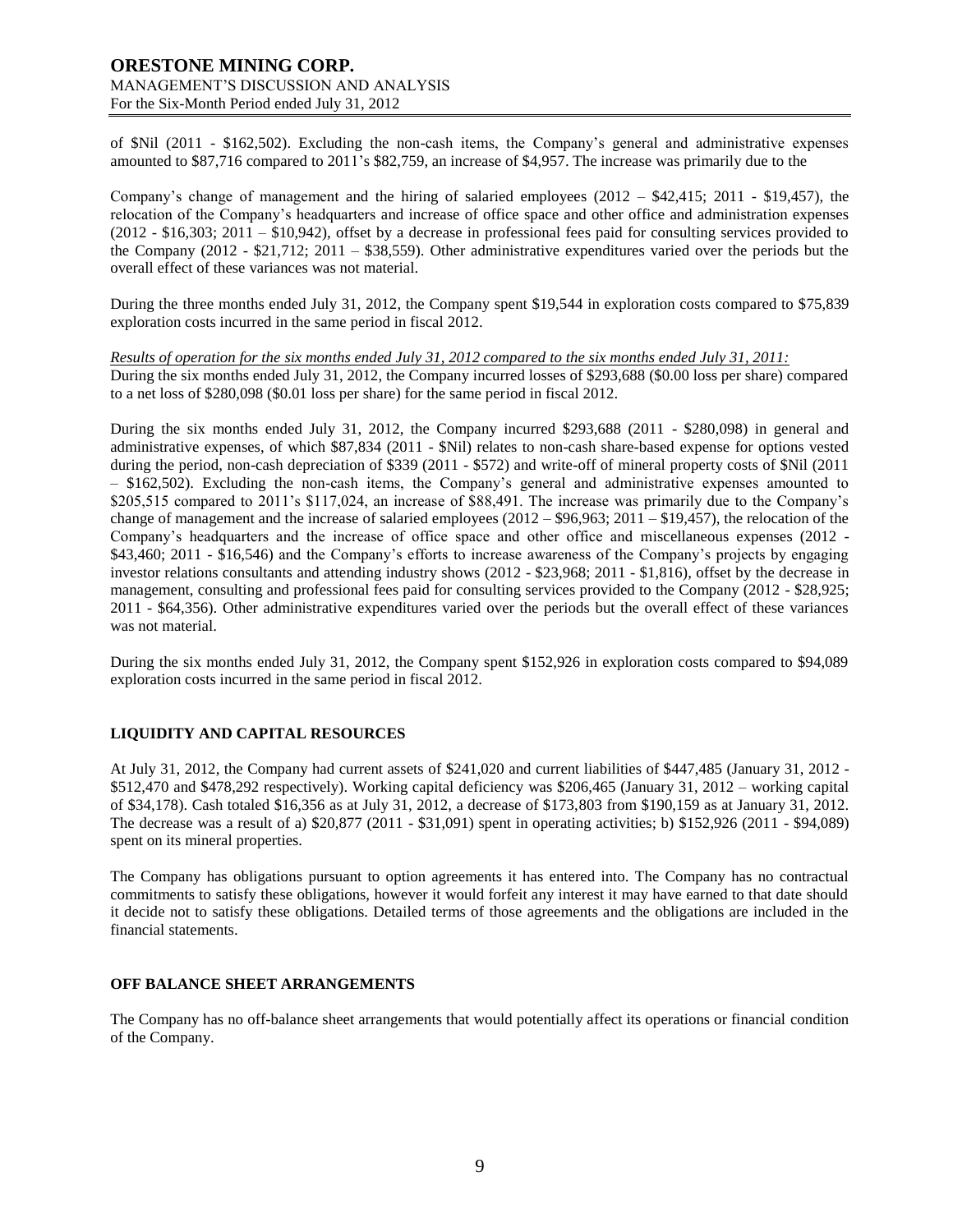### **OUTSTANDING SHARE DATA**

### Common Shares

The authorized share capital of the Company consists of an unlimited number of common shares without par value.

On September 18, 2012 the Company completed a share consolidation in the basis of four (4) pre-consolidation shares for one (1) post-consolidation common share of the Company.

|                  | <b>Number of common shares</b><br>issued and outstanding | <b>Share Capital Amount</b> |
|------------------|----------------------------------------------------------|-----------------------------|
| January 31, 2012 | 65.589.313                                               | 4.709.009                   |
| July 31, 2012    | 65,589,313                                               | 4.709.009                   |
| October 1, 2012  | 16,393,323                                               | 4.709.009                   |

### Stock options

The Company has adopted an incentive share option plan for its directors, officers, employees and consultants under which the Company may gran options to acquire a maximum number of common shares equal to 10% of the total issued and outstanding common shares of the Company.

On April 15, 2012, 300,000 incentive stock options at an exercise price of \$0.10 were granted to a consultant of the Company. These options are exercisable until April 15, 2013.

| Number of | Exercise     |                    |
|-----------|--------------|--------------------|
| shares    | price $(\$)$ | Expiry date        |
| 500,000   | 0.200        | March 7, 2013      |
| 555,000   | 0.105        | September 8, 2013  |
| 200,000   | 0.150        | January 12, 2015   |
| 1,775,000 | 0.105        | September 8, 2016  |
| 200,000   | 0.100        | September 29, 2016 |
| 300,000   | 0.100        | April 15, 2013     |
| 3,530,000 |              |                    |

As at July 31, 2012 a total of 3,530,000 were outstanding as follows:

If all the remaining outstanding options were exercised, the Company's available cash would increase by \$424,650.

### Warrants

As at July 31, 2012, a total of 8,582,500 share purchase warrants were outstanding as follows:

| Number of | Exercise     |                    |
|-----------|--------------|--------------------|
| Warrants  | Price $(\$)$ | <b>Expiry Date</b> |
| 3,057,500 | \$0.20       | November 29, 2012  |
| 625,000   | \$0.20       | December 2, 2012   |
| 4,900,000 | \$0.10       | July 11, 2013      |
| 8,582,500 |              |                    |

If all the remaining outstanding warrants were exercised, the Company available cash would increase by \$1,226,500.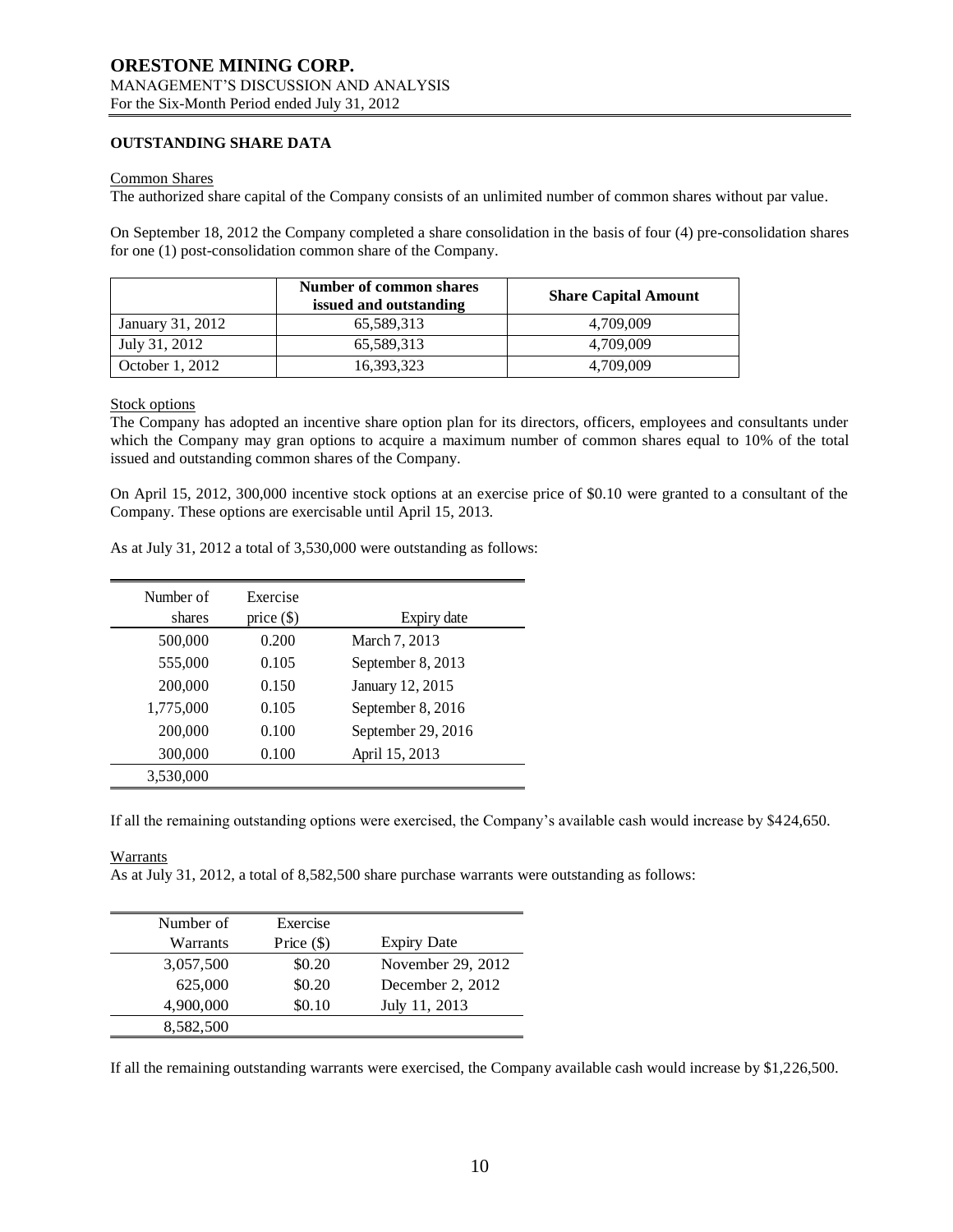### **RELATED PARTY TRANSACTIONS**

Payments to related parties were made in the normal course of operations and were valued at fair value as determined by management. Amounts due to or from related parties are unsecured, non-interest bearing and due on demand.

### a) Key management personnel compensation

The aggregate value of transactions and outstanding balances relating to key management personnel and entities over which they have control or significant influence were as follows for the three months ended July 31, 2012:

|                              | Three months ended July 31 |        |  |
|------------------------------|----------------------------|--------|--|
|                              | 2012<br>2011               |        |  |
|                              |                            |        |  |
| Short-term employee benefits | 78,000                     | 13,284 |  |
| Share-based payments         |                            |        |  |
| Total                        | 78,000                     | 13.284 |  |

### a) Other related party transactions

|                                                                   |                            | Three months ended July 31, |             |         |             |
|-------------------------------------------------------------------|----------------------------|-----------------------------|-------------|---------|-------------|
|                                                                   |                            | 2012<br>2011                |             |         |             |
|                                                                   |                            | Total                       | Balance     | Total   | Balance     |
|                                                                   |                            | charges                     | outstanding | charges | outstanding |
| Amounts due to:                                                   | Description of charges:    |                             |             |         |             |
| A private company controlled by a<br>director of the Company      | Management fees            |                             | 40,875      | 18,000  | 101,151     |
| A private company controlled by a<br>director of the Company      | Management fees            |                             |             |         | 7,000       |
| A private company controlled by a<br>director of the Company      | Geological consulting fees |                             |             |         | 22,176      |
| A public company with two directors<br>in common with the Company | Rent                       | 9,893                       |             |         |             |
| A private company with one director<br>in common with the Company | Loan payable               | 90,000                      | 90,000      |         |             |
|                                                                   |                            | 99,893                      | 130,875     | 18,000  | 130,327     |

During the six months ended July 31, 2012, the Company received a loan from a private company with a director in common for \$90,000. The loan is unsecured, non-interest bearing and has no fixed terms of repayment. As of July 31, 2012 the Company owes this private company \$90,000 (January 31, 2012 – \$Nil).

During the year ended January 31, 2012 the Company issued 2,648,400 shares at a price of \$0.05 in settlement for certain debts owed by the Company in an amount of \$132,420 to certain directors and officers of the Company, resulting in a loss on settlement of debt of \$79,462. As at July 31, 2012 \$40,875 (January 31, 2012 - \$45,875) was owed to certain officers and directors as a result of this settlement.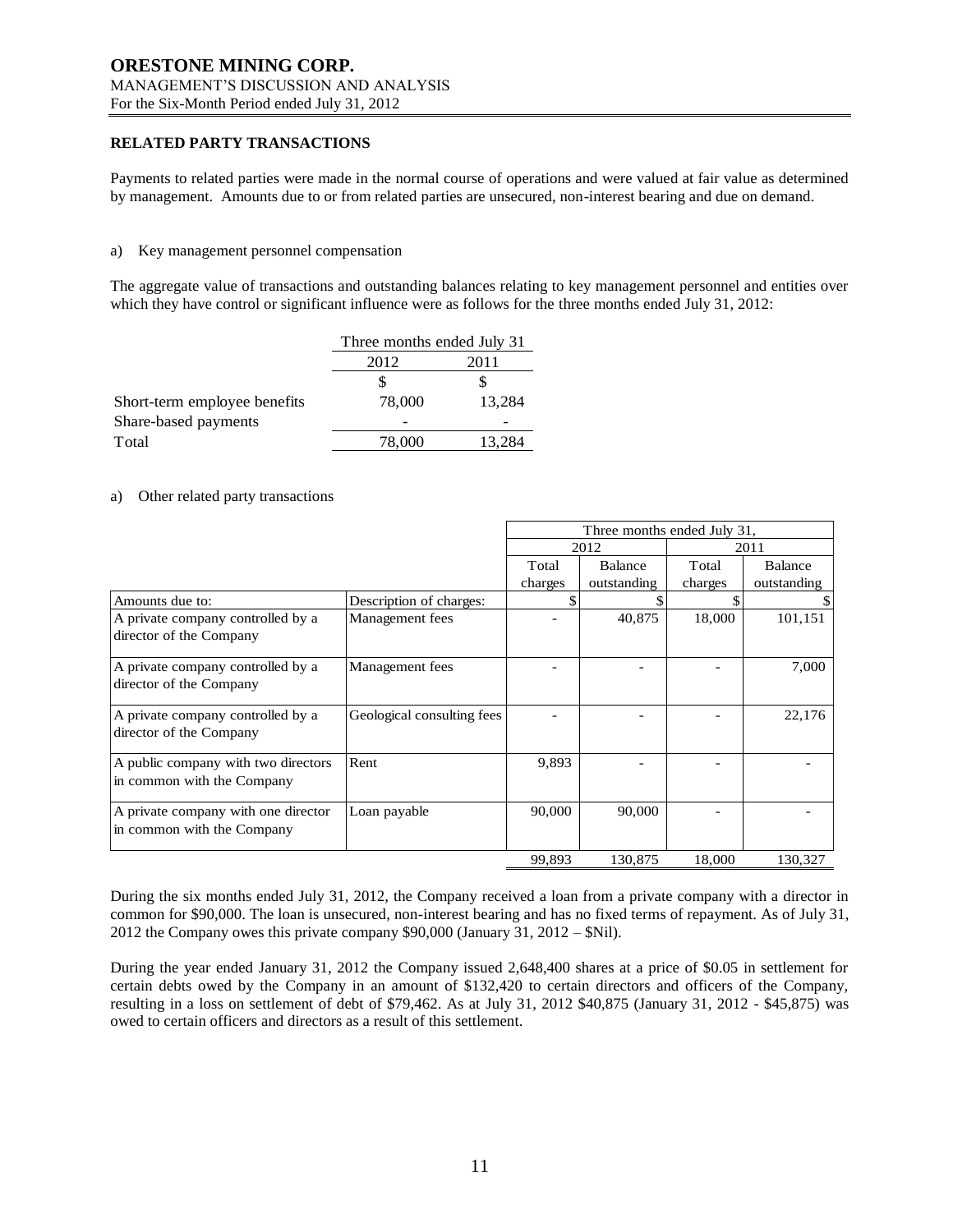### **PROPOSED TRANSACTIONS**

The Company does not currently have any proposed transactions approved by the board of directors. All current transactions are fully disclosed in the financial statements for the period ended July 31, 2012.

### **OTHER ITEMS NOT RELATED TO ONGOING BUSINESS ACTIVITIES**

### *Changes in the direction of business*

Since incorporation on April 30, 2007, the Company is and continues to be primarily in the exploration stage with respect to its mineral properties.

### **FINANCIAL INSTRUMENTS AND RISK MANAGEMENT**

The Company's financial instruments consist of cash, receivables, mineral tax credit recoverable, loans payable, accounts payable and due to related parties. The carrying value of these financial instruments approximates their fair value and are measured based on Level 1 of the fair value hierarchy. The Company's financial instruments are exposed to certain financial risks, including currency risk, credit risk, liquidity risk and interest risk.

### **Management of Financial Risk**

The Company's financial instruments are exposed to certain financial risks, which include credit risk, interest rate risk, liquidity risk, and market risk.

#### *Credit Risk*

Credit risk is the risk that one party to a financial instrument will fail to fulfill an obligation causing the other party to incur a financial loss. The Company is exposed to credit risks arising from its cash holdings and receivables. The Company manages credit risk by placing cash with major Canadian financial institutions. Receivables are due from the Government of Canada and for reimbursements. Management believes that credit risk related to these amounts is low. As at July 31, 2012, the Company's maximum exposure to credit risk is the carrying value of its cash equivalents and accounts receivable.

### *Interest Rate Risk*

Interest rate risk is the risk that an investment's value will change due to a change in the level of interest rates. The Company's exposure to interest rate risk relates to its ability to maintain the current rate of interest on its short-term investment.

### *Liquidity Risk*

Liquidity risk is the risk that the Company will not have sufficient funds to meet its financial obligations when they are due. To manage liquidity risk, the Company reviews additional sources of capital to continue its operations and discharge its commitments as they become due.

### *Market Risk*

Market risk is the risk that the fair value or future cash flows of a financial instrument will fluctuate because of changes in market prices. Market risk comprises three types of risk: currency risk, interest rate risk and price risk. The Company is not subject to currency risk as the functional currency is the Canadian dollar. The Company does not use any form of derivative or hedging instruments to reduce its foreign currency risk. The Company is not affected by price risk.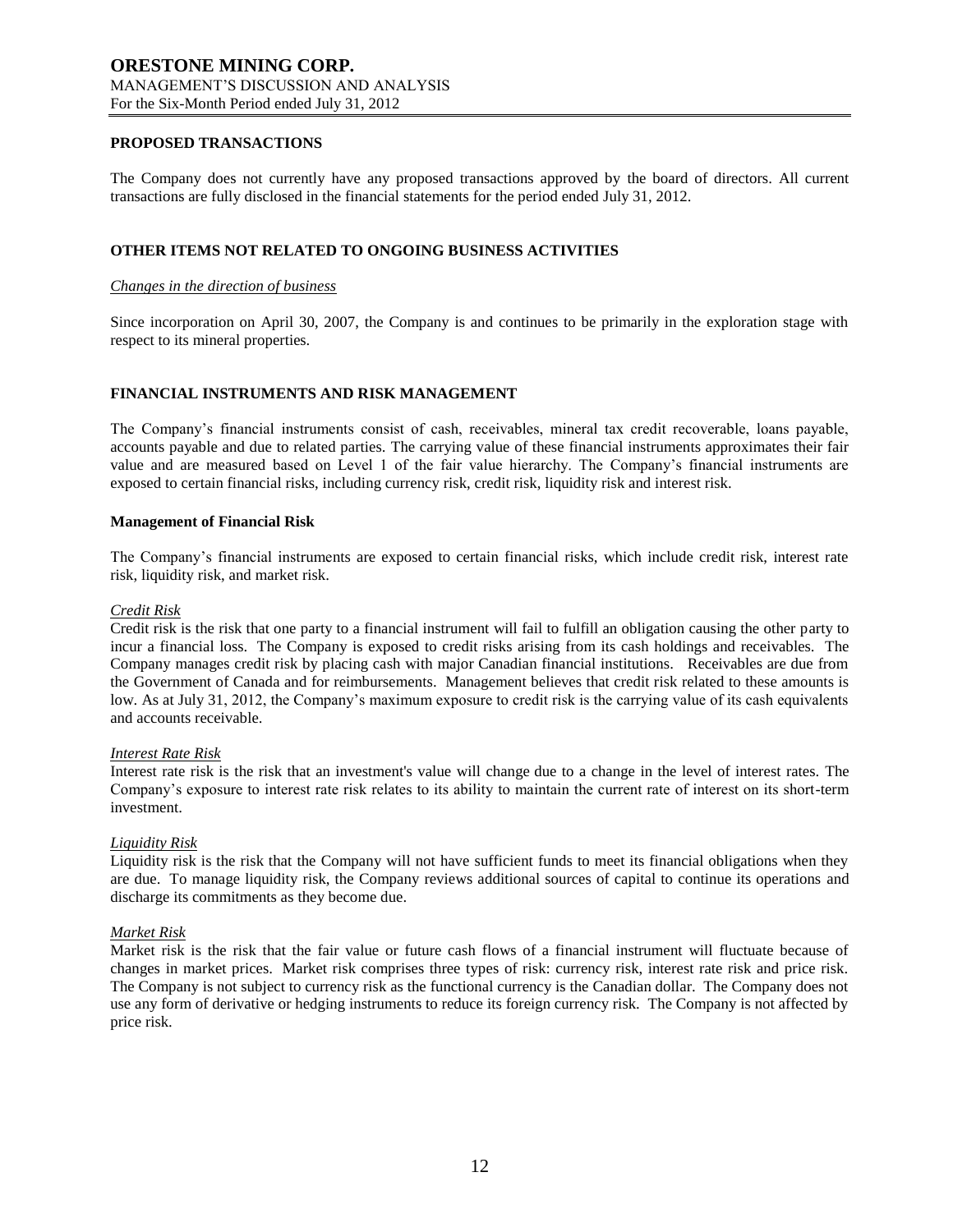# *Management of Industry Risk*

The Company is engaged primarily in the mineral exploration field and manages related industry risk issues directly. The Company is potentially at risk for environmental reclamation and fluctuations in commodity based market prices associated with resource property interests. Management is of the opinion that the Company addresses environmental risk and compliance in accordance with industry standards and specific project environmental requirements.

### *Commodity Price Risk*

The ability of the Company to explore its mineral properties and the future profitability of the Company are directly related to the market price of gold and other precious metals.

### **Management of Capital**

The Company manages its common shares, stock options and warrants as capital. The Company's objectives when managing capital are to safeguard the Company's ability to continue as a going concern in order to pursue the exploration of its mineral properties to maintain a flexible capital structure which optimizes the costs of capital at an acceptable risk.

The Company manages the capital structure and makes adjustments to it in light of changes in economic conditions and the risk characteristics of the underlying assets. To maintain or adjust the capital structure, the Company may attempt to issue new shares and, acquire or dispose of assets.

### **ACCOUNTING ESTIMATES AND JUDGMENTS**

The preparation of these consolidated financial statements requires management to make estimates and judgments and form assumptions that affect the reported amounts and other disclosures in these financial statements. The estimates and associated assumptions are based on historical experience and various other factors that are believed to be reasonable under the circumstances, the results of which form the basis of making the judgments about carrying values of assets and liabilities that are not readily apparent from other sources. Actual results may differ from these estimates under different assumptions and conditions.

The estimates and underlying assumptions are reviewed on an ongoing basis. Revisions to accounting estimates are recognized in the period in which the estimate is revised if the revision affects only that period or in the period of the revision and further periods if the review affects both current and future periods

Critical accounting estimates are estimates and assumptions made by management that may result in material adjustments to the carrying amount of assets and liabilities within the next financial year. Critical estimates used in the preparation of these financial statements include, among others, the recoverability of accounts receivable and deferred income tax assets, impairment of assets, measurement of share-based payments and valuation of reclamation obligations.

Critical accounting judgments are accounting policies that have been identified as being complex or involving subjective judgments or assessments. Critical accounting judgments include the expected economic lives of and the estimated future operating results and net cash flows from exploration properties and equipment.

# **ADOPTION OF NEW AND REVISED STANDARDS AND INTERPRETATIONS**

Certain new accounting standards and interpretations have been published that are not mandatory for the July 31, 2012 reporting period.

The following new standards, amendments and interpretations that have not been early adopted in these financial statements, are not expected to have a material effect on the Company's future results and financial position: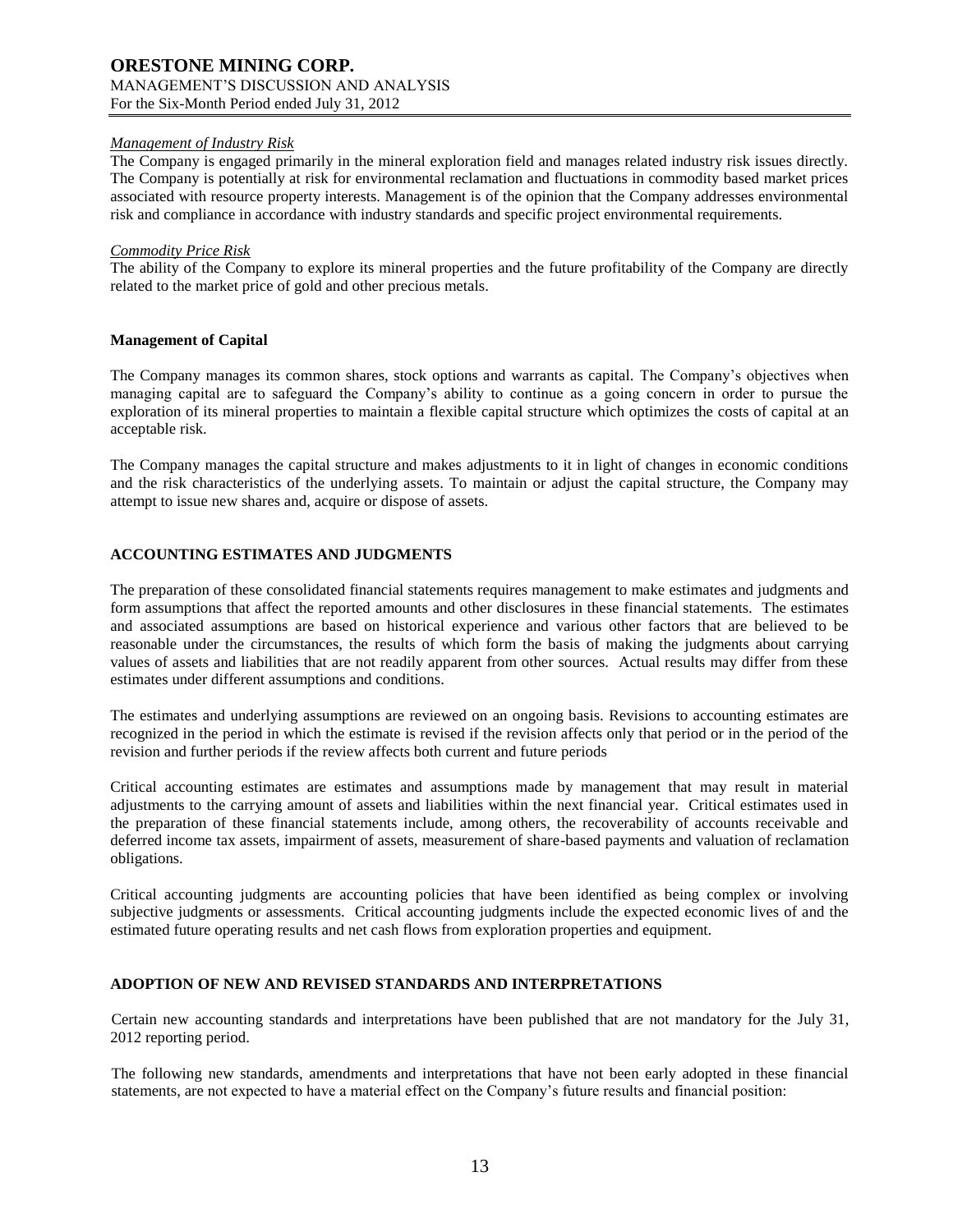- a) IFRS 9 Financial Instruments (New; to replace IAS 39 and IFRIC 9);
- b) IFRS 10 Consolidated Financial Statements (New; to replace consolidation requirements in IAS 27 (as amended in 2008) and SIC-12);
- c) IFRS 11 Joint Arrangements (New; to replace IAS 31 and SIC-13);
- d) IFRS 12 Disclosure of Interests in Other Entities (New; to replace disclosure requirements in IAS 27 (as amended in 2008), IAS 28 (as revised in 2003) and IAS 31);
- e) IFRS 13 Fair Value Measurement (New; to replace fair value measurement guidance in other IFRSs);
- f) IAS 1 Presentation of Financial Statements, (Amendments regarding Presentation of Items of Other Comprehensive Income);
- g) IAS 19 Employee Benefits (Amended in 2011);
- h) IAS 27 Separate Financial Statements (Amended in 2011);
- i) IAS 28 Investments in Associates and Joint Ventures (Amended in 2011); and
- j) IFRIC 20 Stripping Costs in the Production Phase of a Surface Mine (New).

The Company anticipates that the application of the above new and revised standards, amendments and interpretations will have no material impact in its results and financial position.

### **OTHER MD&A DISCLOSURE REQUIREMENTS**

#### Information available on SEDAR:

As specified by National Instrument 51-102, Orestone advises readers of this MD&A that important additional information about the Company is available on the SEDAR website (www.sedar.com).

#### Disclosure by venture issuer without significant revenue

An analysis of the material components of the Company's general and administrative expenses is disclosed in the financial statements to which this MD&A relates. An analysis of the material components of the mineral property and deferred exploration costs of the Company's mineral properties for its first two completed financial years is disclosed in Note 5 to the financial statements to which this MD&A relates.

#### Going concern issue

The Company is in the exploration stage and has no revenue or income from operations. The Company has limited capital resources and has to rely upon the sale of equity and/or debt securities for cash required for exploration and development purposes, for acquisitions and to fund the administration of the Company. Since the Company does not expect to generate any revenues from operations in the near future, it must continue to rely upon the sales of its equity or debt securities or joint venture agreements to raise capital. It follows that there can be no assurance that financing, whether debt or equity, will be available to the Company in the amount required by the Company at any particular time or for any period and that such financing can be obtained on terms satisfactory to the Company.

The Company's financial statements have been prepared on a going concern basis which assumes that the Company will be able to realize its assets and discharge its liabilities in the normal course of business for the foreseeable future. The continuing operations of the Company are dependent upon its ability to obtain the necessary financing to meet its ongoing commitments and further its mineral exploration programs.

The Company may encounter difficulty sourcing future financing in light of the recent economic downturn. The current financial equity market conditions and the inhospitable funding environment make it difficult to raise capital through the private placements of shares. The junior resource industry has been severely affected by the world economic situation as it is considered speculative and high-risk in nature, making it even more difficult to fund. While the Company is using its best efforts to achieve its business plans by examining various financing alternatives, there is no assurance that the Company will be successful with any financing ventures.